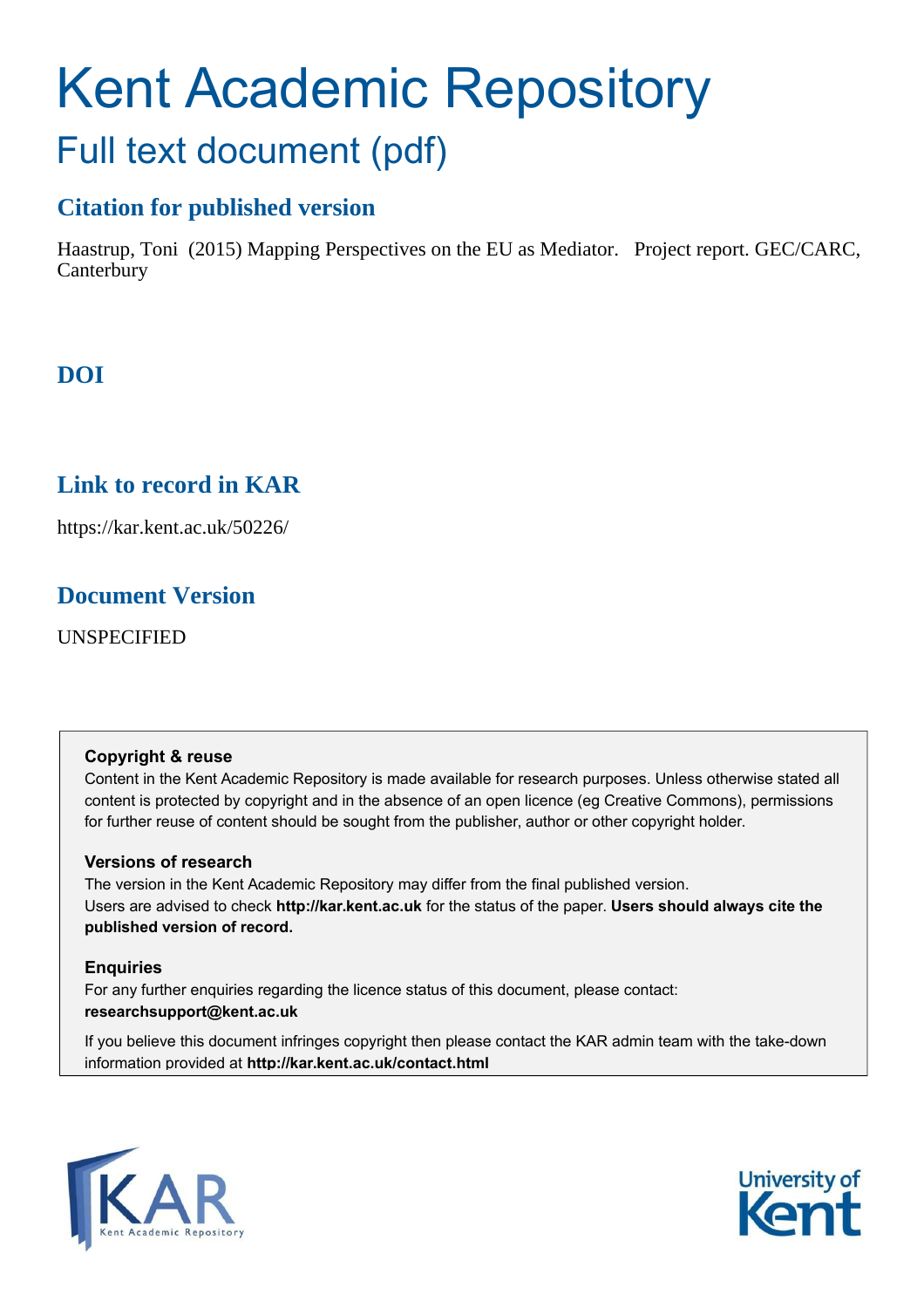

#### **Workshop Report: Mapping Perspectives on the EU as Mediator**

**Global Europe Centre (GEC) & Conflict Analysis Research Centre (CARC)** 

**School of Politics and International Relations** 

**University of Kent** 

Toni Haastrup, GEC, Kent Feargal Cochrane, CARC, Kent Teresa Dumasy, Conciliation Resources Judith Large, CARC, Kent Richard Whitman, GEC, Kent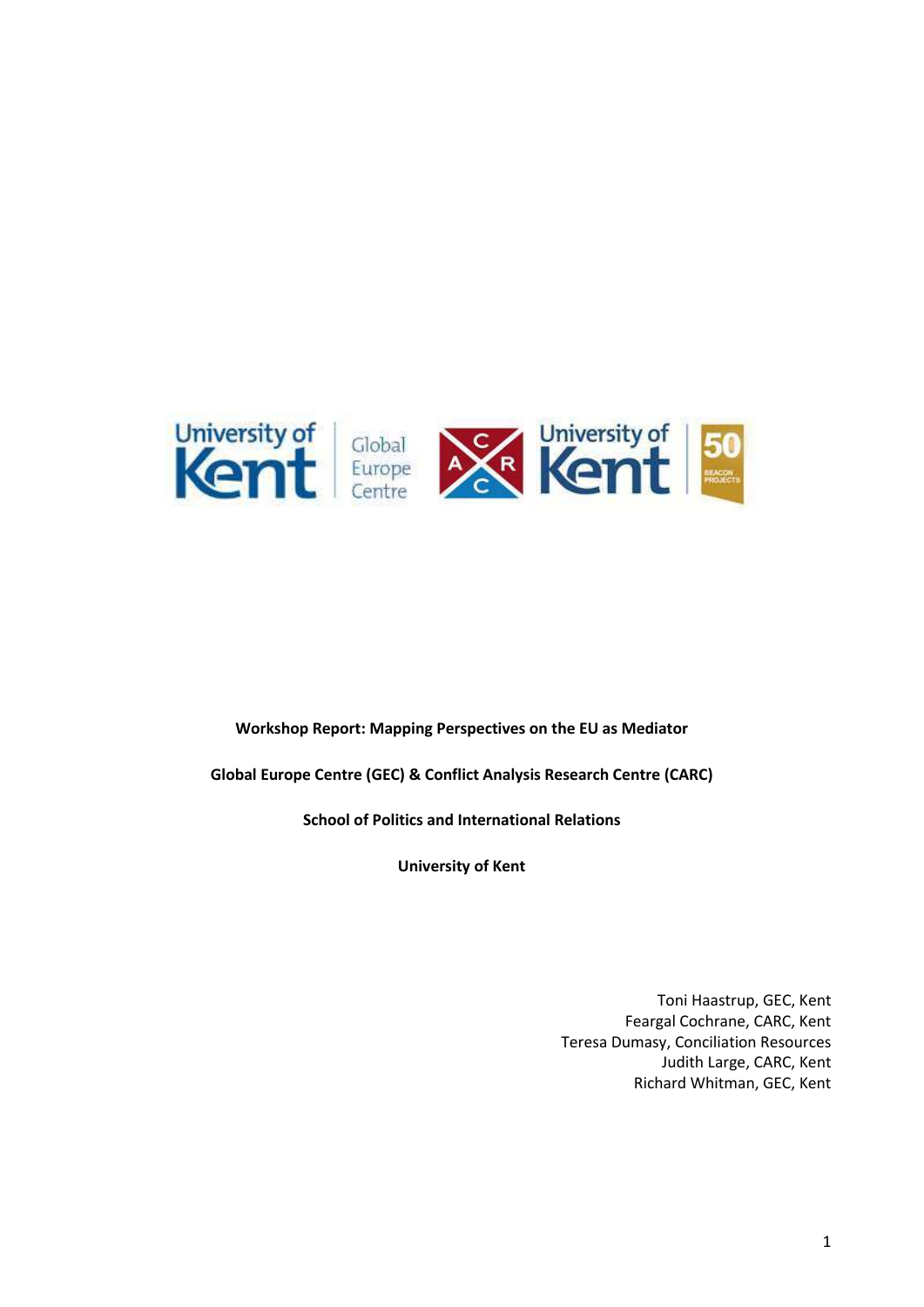#### **Executive Summary**

Research on the European Union's role as a meditator is nascent. It predominantly focuses on case studies or is cursorily embedded within wider research on the European Union (EU) as a crisis manager. Moreover, there is a significant disconnect between the established studies on mediation based in Conflict Analysis Studies and the EU's foreign and security policy situated in Security Studies. Thus, there is a dearth of systematic engagement on the issue of EU mediation, although the EU often uses the language of mediation as a key component of its external commitments to conflict prevention, transformation and resolution. While advancements in mediation research suggest that there are certain determinants of mediation, and highlight key features that support and impede actors during conflict, this has not been systematically applied to the EU. Consequently, a key task of this workshop was to establish conceptual clarity and practical information about on the EU's mediation roles.

As a starting point, this workshop took stock of EU mediation knowledge from the perspective of different actors including academics, civil society and policy practitioners. In particular, it explored the limited academic engagement with this particular aspect of EU foreign and security policy. Additionally, the workshop critically interrogated how the EU understood its role in international mediation practice by exploring its capabilities and infrastructure and thereby locating opportunities and constraints to it performance. By bringing together various perspectives these discussions generated critical insights into where the remaining gaps in knowledge lay and the possibilities of academic partnerships with practitioners and policymakers to create new knowledge for Security and Conflict Analysis Studies.

#### **Core Themes**

The discussions at this workshop focused primarily on:

- 1. Mapping knowledge of EU mediation.
- 2. Addressing the infrastructures that support mediation as a tool of EU foreign policy.
- 3. Exploring perspectives from practitioners involved in EU mediation efforts.
- 4. Future Research Trends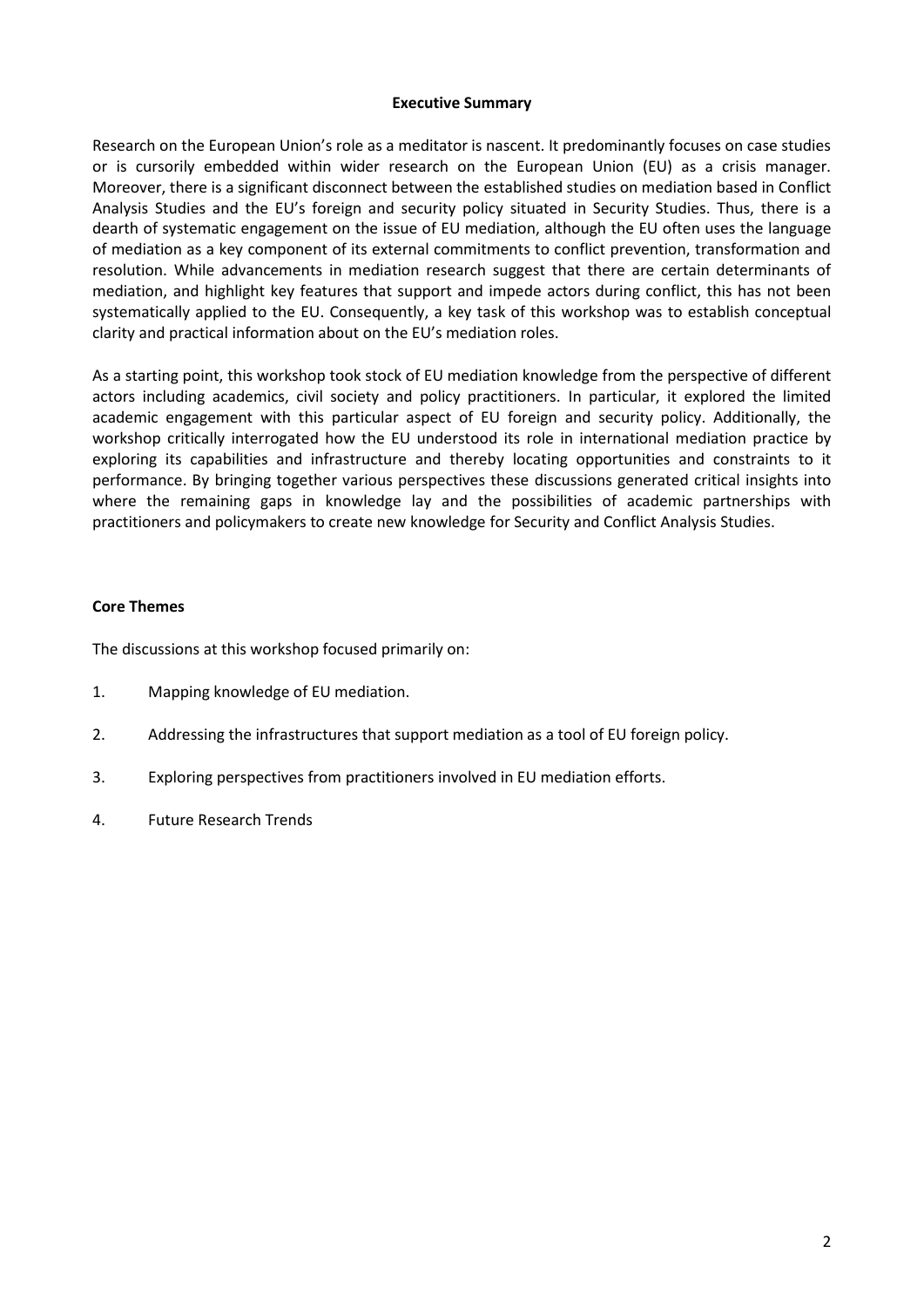#### **Introduction**

This workshop was the first of two intended to bring together a range of actors including academics, practitioners and policy officials working in the area of international mediation. This workshop introduced a new programme of study, as part of the School of Politics and International Relations' Thematic Programmes, The European Union in Crisis Management: Mediation Capabilities. Whereas mediation plays an important role in international conflict analysis theory, it has found limited integration in the study of international politics. Moreover, and perhaps more pertinently, the role of new actors such as the European Union remains understudied. Taken together, the workshop's conveners set out to provide a space for rigorous intellectual and practical discussions on how to understand the role of the EU as mediator in its context as a foreign policy actor. The workshop provided the opportunity for a diversity of perspectives on the EU's roles in international peace support, especially through mediation.

#### **I. Mapping the Academic Literature on EU as Mediator**

These discussions have been motivated by the fact that there is no coherent body of work on EU mediation in the context of its role as foreign policy actor. Consequently, and as noted by one of the first speaker, it provides an exciting space for new studies.

Nevertheless, one of the key issues that arose is that in the academic context where definitional rigour is often demanded, there is no consensus as to what mediation in the EU context is.

One of the key issues that was first raised during the morning session and highlighted throughout the day is that the EU's understanding of mediation is perhaps different from established academic definitions, norms and practices. In particular, mediation in the EU context potentially takes on new meaning given that its political role excludes neutrality, which has often been understood as essential to mediation practices. Thus, to understand the EU's mediation capacity, it is essential to frame this within a broader context of the EU as a foreign policy actor. Through this lens mediation can then be seen as a policy instrument, within its crisis management toolkit. As one of three modes of engagement (including facilitation and dialogue) mediation is one of the EU's most directly interventionist tools.

Further, the EU's conceptualisation of mediation is deliberately broad, precisely because this is a tool located in its foreign policy framework thus allowing for its deployment at any stage in the conflict cycle for the purposes of prevention or transformation. Yet, this has not been necessarily reflected in academic study. While practitioners tended to take a broad definition of activities performed by EU representatives (including officials and contractors) and other activities supported by the EU but performed by other organisations, academic discourse reflected a preference for a tighter focus wherein only activities performed on behalf of the Union by officials is applicable for assessment as constituted for EU mediation performance.

In the morning sessions, we were reminded that in the EU's case, analysis calls on us to examine the system of rules and procedures (of the EU as a foreign policy actor) which create opportunities and/or constraints for the EU's activities in mediation.

The current foreign policy architecture, within which the EU acts, as a mediator, is quite personalised. The system relies on heads of delegations and their deputies in specific countries, in addition to appointed EU Special Representatives (EUSRs). EUSR appointees have staying power and this allows for expert continuity of country teams' engagement in a given conflict. This is further evidence of how mediation performed on behalf of the EU is subject to and relies on interpersonal interactions. As acknowledged by one of the workshop's presenters, scholars of mediation increasingly acknowledge the impact of mediation processes on international politics, but often fail to acknowledge its link with the processes and mechanics of it. In other words, these are deemed technical. However, the failure to fully acknowledge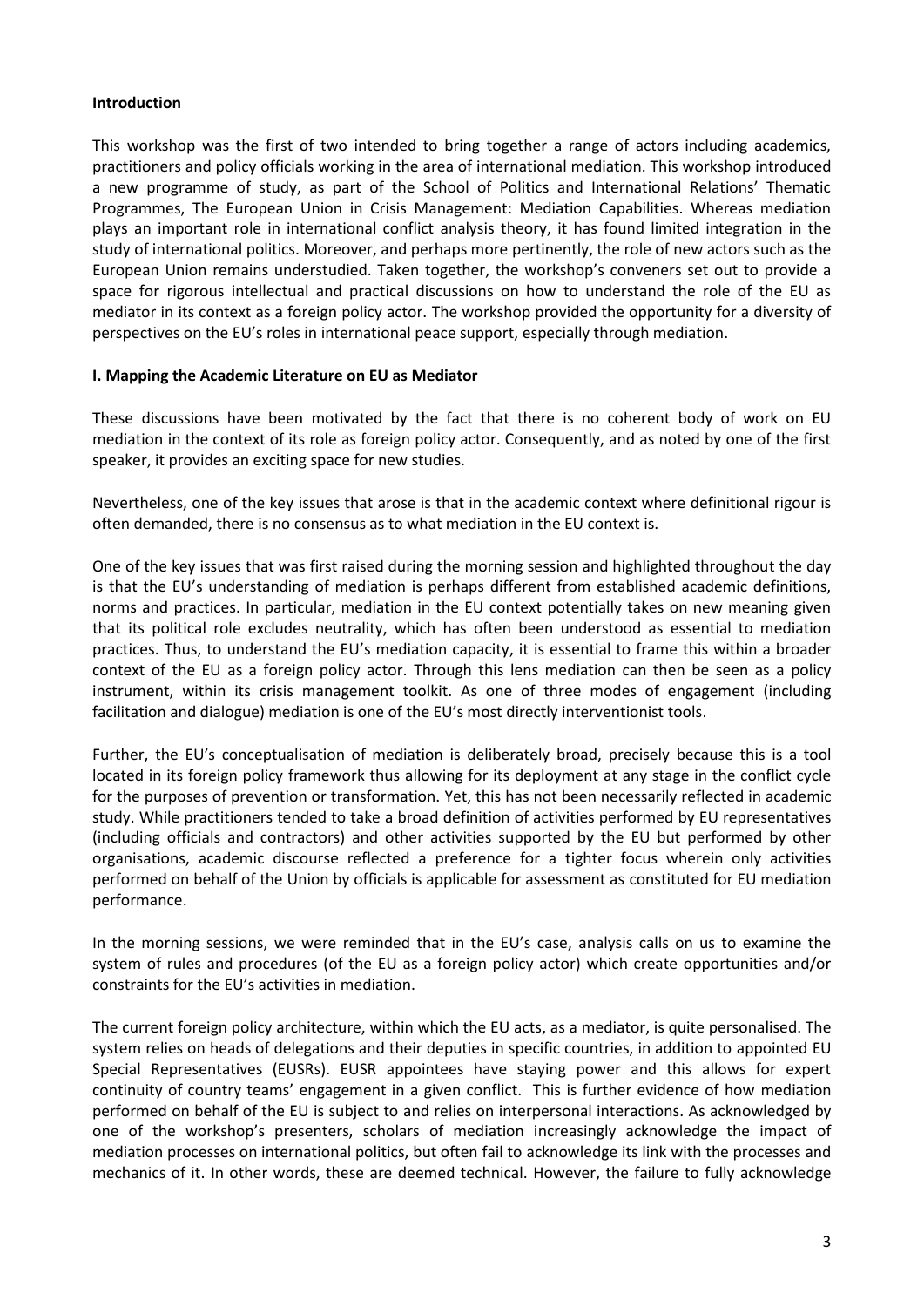the interpersonal relations, for example, constitutes a knowledge gap that is essential to understand the EU's mediation impact.

Additionally, within a system that sees the EU's efforts of mediation within a foreign policy context, the normative framework of engagement must also be examined. This framework is articulated in the Treaty on the European Union, and it was the perspective of one of the participants that this could be potentially interpreted as the EU having a state-building agenda. In this context, state-building refers to the process of 'constructing or reconstructing institutions of governance capable of providing citizens with physical and economic security' (Chandler, 2006, p. 1). The normative framework therefore matters because it impacts on perceptions of the EU's political and normative motivations as a mediator. In researching the EU, it is essential that the perception of local actors, those who are parties to mediation processes facilitated by the EU be taken into account. One of the key questions that thus emerge is how do we go about ensuring this?

It was further noted that the potential comparative advantage of the EU as a political, economic, and development actor is the potential to work across hierarchies and different contexts. Because the EU embodies other foreign policy roles, its engagement as mediator often allows broader participation, which is embedded in the EU's own normative perspectives. As one participant who has worked in both academic and practitioner settings noted, to understand mediation in conflict, it would benefit deeper understanding if mediation is understood as part of the broader 'dataset' of conflict interventions, as mediation is a process rather than a singular act. Importantly, mediation must be understood within the specific context of the conflict under consideration. By understanding the specific contexts, this gives voice to various and competing narratives, beyond the dominant ones proffered by elites and those that often overshadow the process might not be enough to lead to conflict transformation towards peace. Challenges were put to the workshop's conveners, (for research on the possibilities of the EU's added value) including a call for academic research to look beyond Anglo-American notions of mediation. In the first instance, these notions are limited to the narrow conceptualisations of mediation; but also, it invariably silences potential innovation, especially those that consider bringing local perspectives into mediation Discourse.

#### **II. EU Mediation Processes: A View from the Inside**

#### **A.** *Infrastructure*

In the first part of the afternoon, the second session tackled the EU's mediation infrastructure, drawing on perspectives of those who work within it and those working on understanding and improving its capabilities.

From this insider perspective, mediation is confirmed as a tool to be used at all stages in conflict. The core mediation expertise of the EU lies within the European External Action Services (EEAS) further confirming that for the EU, mediation is viewed as part of its broader foreign policy instruments. The relevant unit within the EEAS is the Conflict Prevention, Peacebuilding and Mediation Instruments Division (K2) which houses the Mediation Support Team. The core role of the unit is to support Delegations and those involved in actual mediation. The unit provides important services, such as technical guidance and experts to other colleagues that have political and diplomatic 'know-how'.

The Mediation Team highlights which countries to focus on and then the member states can inform the team of what is already being done. With this information, the EEAS mediation team can then decide further where coordinated effort should be placed. This process of negotiating the priority cases allows for a focus on potentially neglected areas of emerging conflict, and attempts to reduce the over politicisation/political wrangling over the choice of engagement and how this engagement is undertaken.

The unit includes over 50 members of staff who work on the following capabilities: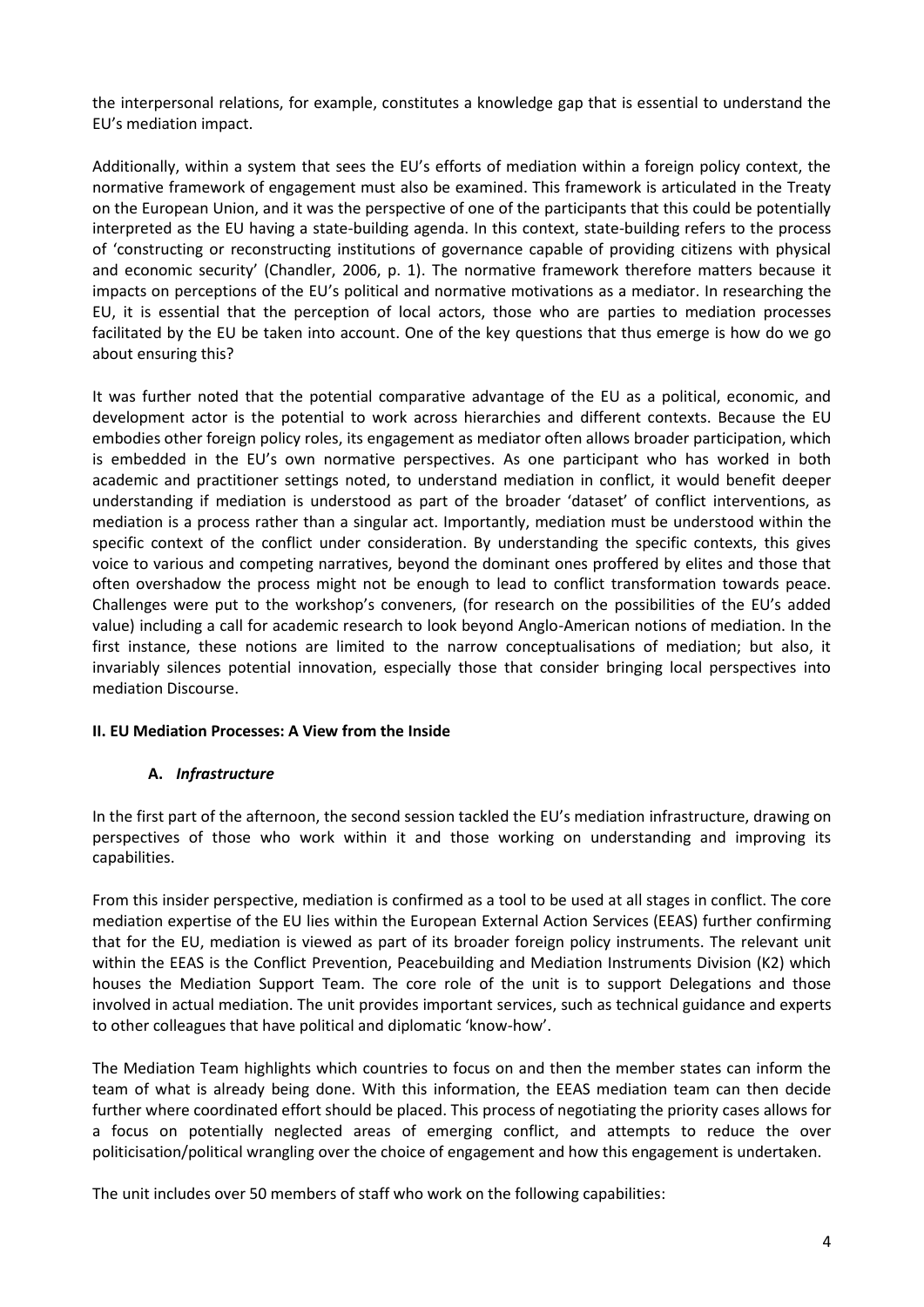The *Early Warning System* is supposed to help with determining which cases get picked for EU engagement. It is suggested that this process is systematic requiring surveys to be sent out to various parties at Brussels and member states' levels. It also relies on open-source information and is thus an intricate process of looking at certain countries and coming up with recommendations on about 15 countries to the member states in the Political and Security Committee (PSC).

**Conflict Analysis** – an important tool that is supportive of the comprehensive approach. It helps all EU parties address commonalities before engaging in conflict situations.

**Mediation support** as part of EU Foreign Policy is driven by the EU's desire to contribute to peacemaking externally based on what is seen as its own unique experience. There are various actors involved in this process, and beyond Brussels – importantly, it involves the EU Delegations all over the world as key participants in processes of mediation.

Other activities include Security Sector Reform (SSR) and Partnerships.

EU mediation despite its difference from traditional conceptions of mediation uses some of the same language framed within other diplomatic practices, e.g. the system of diplomatic 'Tracks' or Military and civilian missions are sometimes deployed alongside one another, which in itself raises questions as to whether peace support in conflict is at risk of securitisation.

For EU policymakers, funding provided by the EU for mediation efforts is considered a part of EU efforts even when there is no direct participation. This again reinforces an institutional narrative that is reiterated the key policy framework document *Concept on Strengthening EU Mediation and Dialogue Capacities* that sees mediation in a broad sense. Additionally, the EU often aims to deploy multiple tools alongside mediation efforts, one of which is dialogue. While distinct, mediation and dialogue are linked. The politicised nature of mediation however is seen as an advantage from the perspective of the EU. In other words, the EU does consider its prior engagement in conflict situations to be an asset in its efforts to mediate peace.

Two Cases where the EU often used as examples of its best practices include Aceh and East Timor.The approach taken in East Timor is linked to the EU's commitment to promoting regional integration. The view from within the EU is that the EU serves as a good model of regional integration, and ASEAN depends on this. However, the literature on ASEAN would suggest that while there is learning with regards to regional integration, the EU is not precisely a model that is replicable in the region, and thus, the EU's potential strength is less in the modelling. Yet, it cannot be denied that the EU is a good case of regional peace building post WW II.

The view from within the EU institutions is that there is a realistic expectation of what the EU can achieve during mediation. Indeed, perhaps contrary to what the literature suggests would be an ideal outcome of mediation; the achievement is often not a peace agreement. Rather, the EU's action can be preventive, or create the space for on-going dialogue to help break deadlocks. This is especially important in cases where on-going negotiations can help to identify possible solutions, even if no concrete agreement is reached. The EU thus works towards mediation activities that can help to bridge gaps in order to build confidence between parties. Mediation activities can provide externally sponsored guarantees that anything that comes out of the process will have some degree of success through implementation due to external accountability. Or potentially, a mediator can act as a guarantor towards an eventual peace. Mediation provides the safe spaces for debate, knowledge exchange, and can help with concrete suggestions or help in drafting particular agreements.

Further, given the challenges of EU- led troop deployment in crisis management, mediation may also make a more useful contribution by the EU to addressing conflict based insecurities such as displacement, food insecurity, and gender based violence. Further it is less expensive than peacekeeping. To be clear,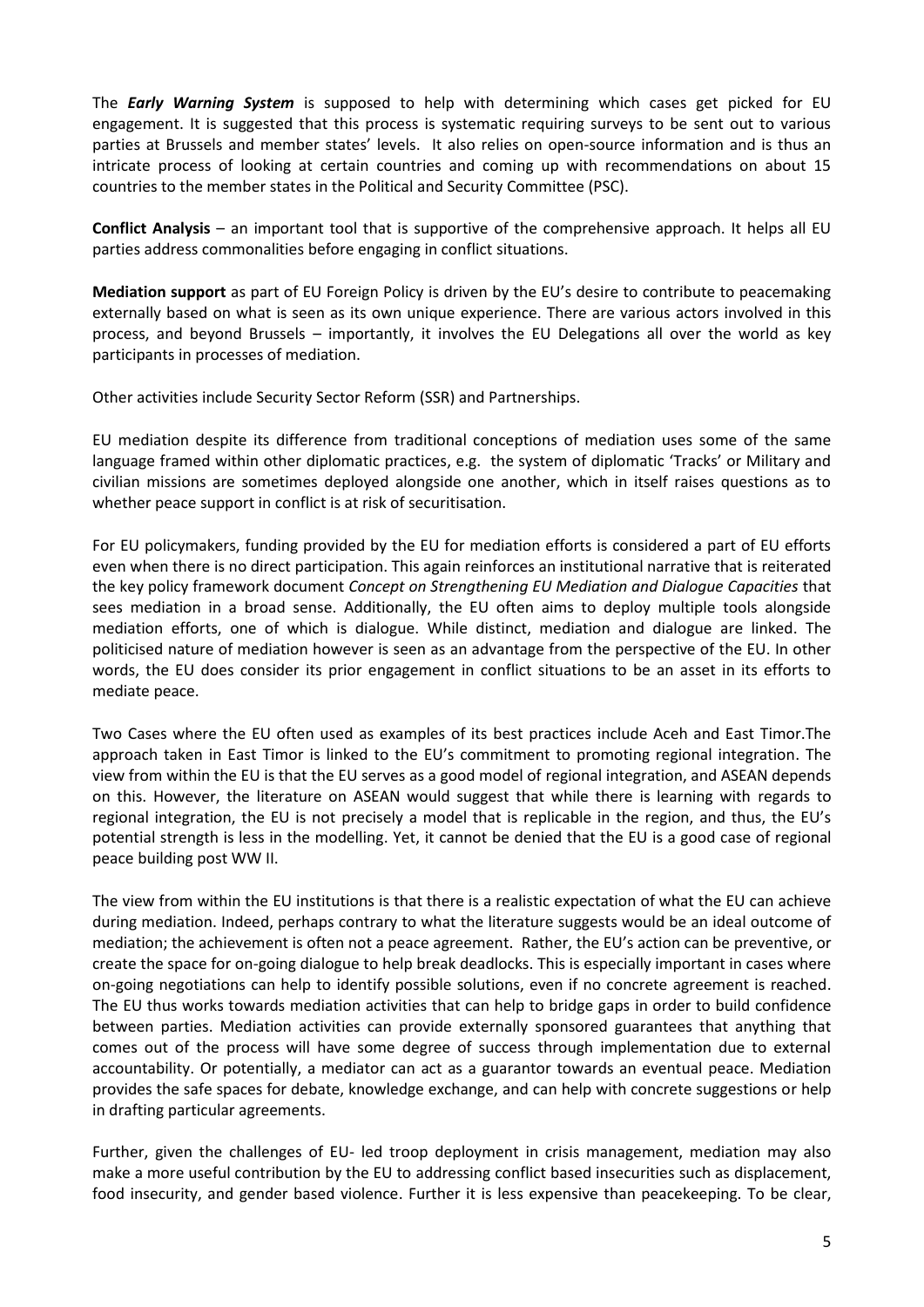although cheaper than peacekeeping, mediation is an expensive endeavour and someone still has to pay for it.

But mediation is not without its own challenges and these can be viewed in two parts.

#### **B.** *Challenges*

The first set of challenges has to do with problems that arise from the conflict parties. The greater the discrepancy in resources and capacity between parties to conflict, the greater the likelihood of dependence on external mediators by one side or another. But resources are not finite, and as a result of time and resource pressures sometimes, conflicting parties are forced to sign something that they don't believe in or they don't understand and cannot truly implement. Further, dependence on the resources put in by donors like the EU could lessen the incentive to move towards an agreement since continued mediation means more money from donors. Then if the mediator leaves prematurely, there is the likelihood that the positive impact of mediation is limited. Further, given the reliance on interpersonal relationships and its importance for continuity and building trust, the individual mediator(s) role is very important. Often, the mediator is mostly dependent on the donors for continued employment in those cases where the EU or other international organisations contract out mediation support. Creating a narrative of necessity, mediators can often find ways of justifying their own relevance to keep going back to the communities of the parties to conflict within which they work. Criticality must therefore be maintained in researching EU mediation activities given that the work of mediators can be self-defeating and actually maintain the status quo thus causing more harm than good.

The second set of challenges is to some extent linked with the above, but especially concerned with the process of mediation itself. It was suggested that sometimes mediators are not fully conversant in local cultural and political complexities, which undermines their ability to support a mediation process substantively. Their knowledge is sometimes superficial enough to lead to serious problems, which can make it difficult to know how and where the mediator fit in within the mediation process. Given the nature of mediation, which relies on personalised relationships, the mediator's role can become over personalised where the mediator becomes more important than the process (establishing trust and dialogue) and the outcome.

Academics and International Organisations (including third party representatives<sup>1</sup>) can be complicit in compounding these challenges, by going into conflict areas wanting to understand the situation through 'measurable' established frameworks. It is important, therefore, to note that experts have their own agenda within the mediation process, which does not always echo what is needed within processes or local preferences. There is a need for academic experts not to 'crowd' the field and also maintain critical distance. There was a significant consensus around the room that often international 'experts' have the potential to overwhelm the conflicting parties with their 'expertise'. The question remains however how can we gain more knowledge into these processes as academics while accounting for and respecting local preferences and avoiding an environment that becomes overwhelming for those who are vulnerable?

Of course, there are constraints to how and within what contexts mediators can act. From the point of view of international organisations like the EU, whereas certain agendas have their basis in international legal norms (e.g. preserving territorial integrity, no amnesties for human rights violators), sometimes this is not appropriate at the pragmatic level. This of course raises questions of balance for the EU who is obliged to keep international legal norms and indeed sees itself as a norm shaper.

One of the questions raised in the first session of the afternoon's proceedings was how the EU identifies which conflicts it chooses to mediate. There is no scientific formula that has thus been deciphered. Rather, the K-2 unit is dependent on information from EU Special Representatives and their staff who are

l

 $1$  For example civil society organisations contracted to work on behalf of specific donors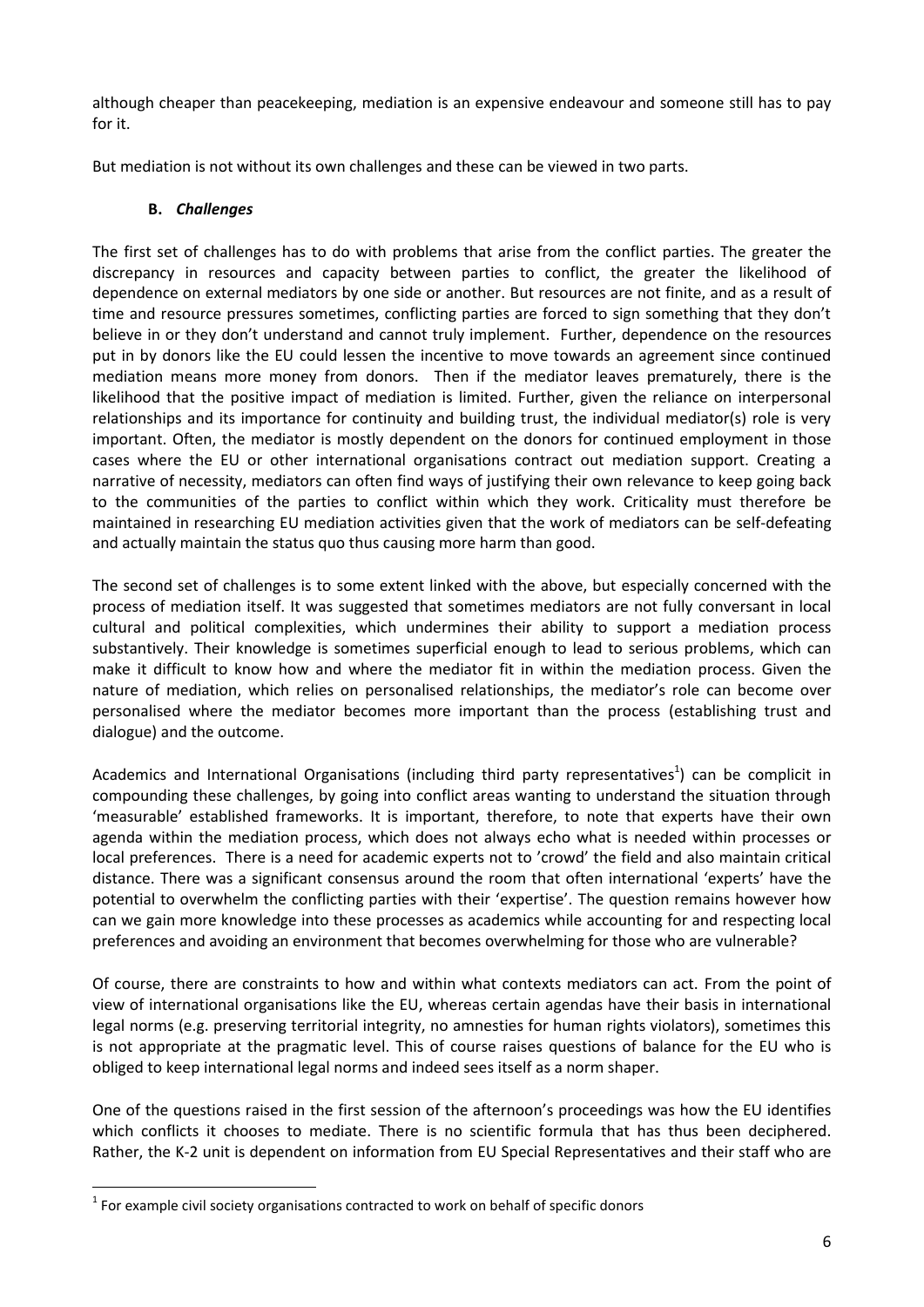already working with conflicting parties. One example of where this has happened is in the current case of Mali, where the local EU delegation played a role in shaping Brussels' responses. Additionally, information that drives decision-making is informed by other regional organisations, with whom the EU works in every conflict it is involved. The positive examples of Aceh and East Timor were cited as good practice, and led the group to conclude that, in contrast to most other foreign policy areas, the EU performs its mediation function best in locations at distances well beyond its neighbourhood. There was the sense however that although counter intuitively to most other foreign policy areas which often prioritises the neighbourhood (loosely defined), the EU performs best when it is as far away from a case needing mediation as possible. So, in those cases where the perception is that the EU has no immediate stake in the conflict and its outcome, it fared better as a mediator. In those instances where the EU cannot be viewed as a 'neutral' actor, it is still involved in funding peacebuilding activities, as in the Georgian/Abkhaz context. In the Philippines, for example, the EU funds civil society organisations as part of mediation support mechanisms. The closer a case is to EU borders the bigger the interests of EU member states, which complicates its role as mediator.

On Syria, the divisions in views of EU member states have made it difficult for the EU to be more engaged. Conflicting or competing interests among member states at Brussels level, particularly amongst those who are also UN Security Council members, have inhibited a more active role for the EU in Syria. Beyond the EU institutions, the actors within the EU driving the decision to contribute to mediation often include the Nordic countries, Belgium, Netherlands and Spain. Civil society organisations (CSOs) play a significant role in encouraging EU engagement in mediation and the EU tends to work with existing patterns.

While mediation is applicable to all cycles of conflict, it is often linked to instances where there is already evidence of crisis. However, one EU insider gives one example of using mediation at the conflict prevention level through engagement with election processes. In this sense, elections are seen as potential conflict triggers and one of the countries the EU is currently working with is Togo (West Africa). It is nevertheless important to consider that there is a lot going on within mediation that is unplanned that is sometimes beneficial and other times not. The key then is trying to ascertain when mediation can be most useful.

One of the EU's advantages over some other international mediators is the ability to conduct both mediation and dialogue. Whereas mediation tends to want an end result such as an agreement, dialogue is more open ended, and creates the space for continued negotiations. One of the issues raised is how these two processes relate to each other – are they mutually reinforcing, or does one set the stage for the other?

But the EEAS unit is faced with challenges too. It would be useful, for instance, to have the capabilities to go beyond the member states so that it can autonomously deploy mediation capacity especially since the framework of the Lisbon Treaty encourages this. However, this will only happen if the current High Representative develops a strong presence and is more 'daring' because the member states often claim this area of high politics for themselves.

#### **III. Civil Society Perspectives on EU Mediation Activities**

In the final part of the main programme, the space was given to civil society organisations' perspectives on EU contributions to international mediation, but also to ascertain the utility of the EU in crisis management through the use of mediation. The civil society representatives all had experiences of having worked with or on behalf of the EU in mediation. Mediation from this perspective is something that the EU has been engaged in for a while despite the limited literature or knowledge of its activities.

There exists one instance of desktop based research conducted by a policy think tank, which examines official policy documents to map out what the EU is doing and is the first attempt to start getting to the challenge of examining the EU's nascent role in international mediation. Additionally, limited but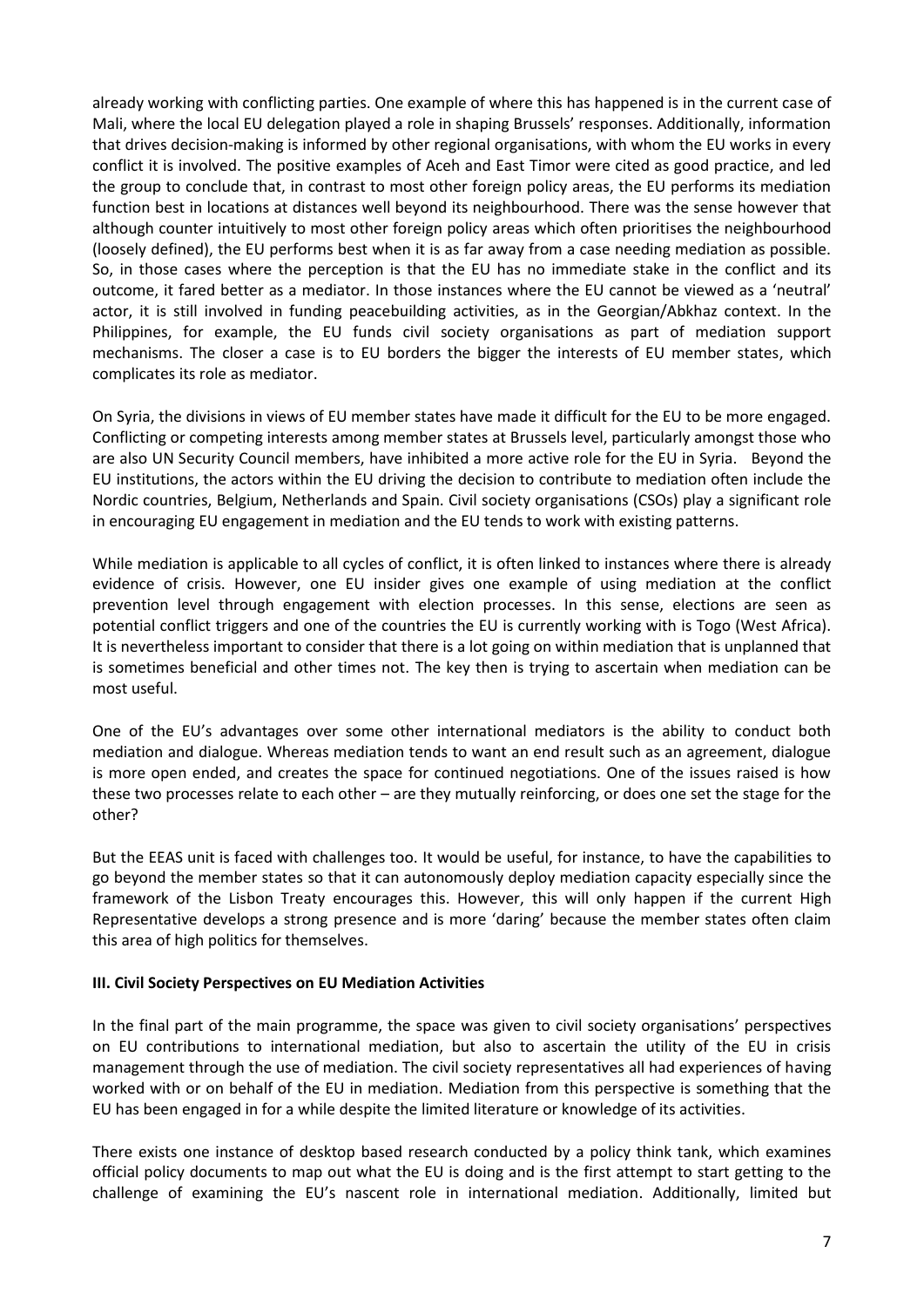unattributed interviews with EU officials have the potential to yield other substantive information; however, respondents often consider the subject matter sensitive and are reluctant to speak about it. This raises two challenges. First, how can we as researchers deal with the ethical dilemmas of not being able to attribute or corroborate information due to the perceived sensitivities? Second, and perhaps even more importantly, how do we get the information in the first instance? One suggestion was to examine historical cases and speak with people who have left the institution.

In the first attempt to probe relevant officials about EU's mediation practices, there was the sense (prior to the formation of a dedicated EEAS section on Mediation) that officials felt that the EU did not 'do mediation'. The inquiry found that there are sections of the EU who are not aware of what mediation entails despite the range of work that the EU does in this area. The EU *Concept* itself is not widely known despite the existence of the K2 unit. Further research on mediation thus has the potential to increase the visibility of this sort of work even within the EU.

Drawing on experiences of interacting with EU actors, there was the sense that the EU had intimate knowledge of a particular conflict's dynamics, both the perspectives of those on the ground and of policy elites; the EU is able to contribute more substantively to international mediation. The knowledge often comes from the members of EU delegations and representatives (including well informed geographical desks) in the country or region. These people knew how mediation worked and fed the EU the relevant information needed for engagement. So the role of individuals was essential.

A member of civil society echoed the inhibiting role that EU actors such as member states play in engaging in mediation activities. One of the lessons drawn out from the limited study of EU mediation is the need to actively manage the EU's own family: the EUSRs and the member states. Even EU officials are aware of the sometimes tense and counter productive relationships within the EU family. Yet, in order for EU mediation to work, member states' backing is needed.

While the academic and policy literatures are often insistent that EU foreign policy needs coherence and the ability to speak with one voice is viewed as the tangible expression of this, it seems an unachievable dream. Consensus therefore cannot be the criteria for the EU to engage in mediation activities, even when the backing of key actors within the Union is needed. What is needed is that at 'critical junctures' there needs to be one voice coming from the EU, rather than getting all the member states to agree on every issue.

Partnership is key. It is very rare to find the EU doing mediation and dialogue on its own. Success and failures are heavily reliant on a wide range of partnerships. In examples such as Aceh, Kenya, Kosovo, Serbia, these were areas where the EU had partners including the UN, international NGOs, regional organisations and the US. Another example is in the Caucasus where there is no formal peace process, but where the EU nevertheless is supporting the space for dialogue through the European Partnership for the Peaceful Settlement of the Conflict over Nagorno-Karabakh (EPNK), which is an initiative of international NGOs funded by the EU.

There is a need to have smart political relationships. The EU is often seen as a 'giant' cash machine - the go-to for resources. Yet, where the EU worked better was where it had existing relationship, but not necessarily a subordinated one. A relationship beyond the financial relationship is often the one where the EU does best in terms of its contributions to mediation and dialogue.

There is a need to move from ad hoc responses to international best practices. While the EU has always had many approaches to 'mediating' conflict, often these were not situated within broader concerns of conflict management or peace support operations. And this is an area where taking forward a research agenda on EU mediation can contribute. The perspective from civil society is that it is useful to see mediation as part of the broader peace-building effort, and for mediation to be successful the framework must go beyond the negotiating table to support efforts to build sustainable peace. This suggests a rethink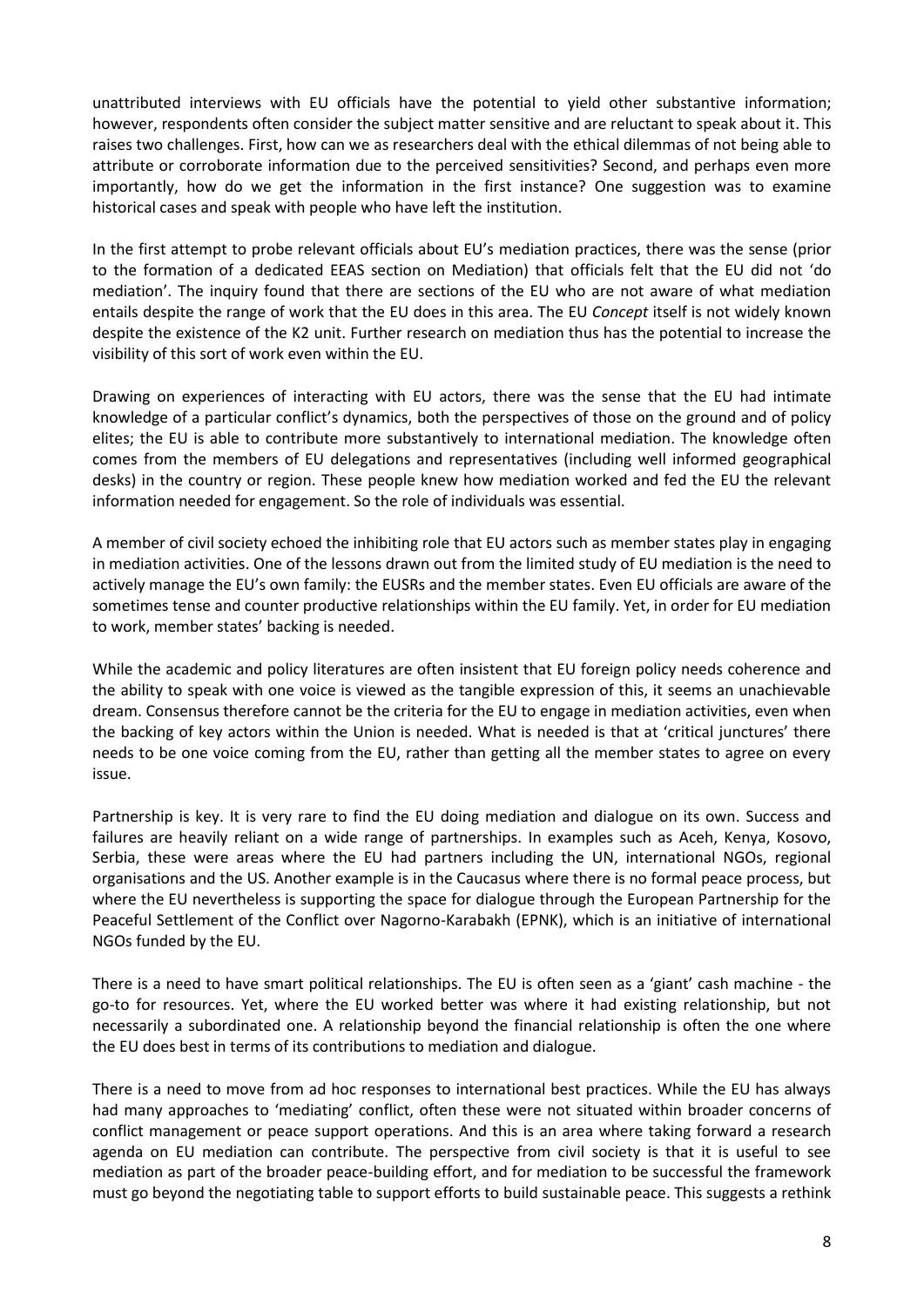of how we conceptualise mediation. But also importantly, the EU's broad concept of mediation, encompassing mediation, dialogue and facilitation makes it a key mediation actor in this regard  $$ facilitating support to broad-based peace processes, as well as more elite negotiations.

#### **IV. Avenues of Research to Explore**

These discussions confirmed that there was a gap in the academic literature concerning EU roles in international mediation. The existing limited research has been mostly conducted by policy think tanks on an ad hoc basis despite the wealth of knowledge on practice. In the next stage of this research agenda, we are keen to explore first what academics can contribute to the debate by engaging more directly with the policymakers and other partners.

In setting a future research agenda, the research team is asked to consider that headlines in media and research about mediation are often associated with the 'Big Man' or Prestige Mediator. Yet, the areas where those on the ground suggest the EU has made a difference are often smaller in scale in terms their contributions to change. This dimension of where mediation takes place could potentially be an area of research to explore. For example, focusing on the supply-demand side of mediation by trying to understand the 'whys' and 'hows' that goes into the EU's decision-making on whether to mediate or not mediate. Along these lines, the temporal dimensions of mediation as it affects sequencing would be a useful empirical contribution to the field. Understanding the sequencing of activities could potentially help to elaborate on where the EU is most needed. Further, it would be useful to understand how the EU fares in comparison to other actors. Of course, it is often difficult to separate out the EU-effect from those of other actors; nevertheless, there is an opportunity to explore the workings of the EU as it develops into an established actor in the field of international mediation.

A broad definition of mediation may be useful in framing the research agenda, which takes as its starting point EU Foreign Policy. While the *Concept* document provides a definitional frame of what constitutes mediation, it may still be useful to conduct research intended to understand how certain practices of the EU are enacted as mediation, while others are excluded from this frame. Undertaking this type of research may be necessary in order to truly engage in transforming conflict towards peace. Whereas to date, the EU is not often in the lead with regards to mediation, the EU does have a role to play and thus a research agenda with the EU as its focus has the potentially to significantly contribute theoretically and methodologically to existing explorations of international mediation in conflict analysis studies.

Critical approaches to mediation should examine questions around 'who is the mediator' – thus considering both those in the spotlight working on macro-level issues and those who interact with local actors at the micro-level. The importance of local perspectives cannot be understated and EU must consider this a priority when choosing mediators for EU sanctioned roles in mediation. Here, the role of the EUSRs is very important.

Tentatively, we would also like to explore questions we consider pertinent to gaining a full up to date and systematic picture of EU mediation activities. These questions fall within four main themes:

- a. The institutional architecture of EU mediation, including capabilities and transparency
- b. The manner in which power is located in mediation knowledge, processes and practices
- c. The ethics of undertaking a sensitive research agenda
- d. Sources of holistic data of EU mediation endeavours

Crafting research questions and an agenda based on these themes will not be without its challenges. For example, we need to address the methodological challenges posed by researching macro-level mediation